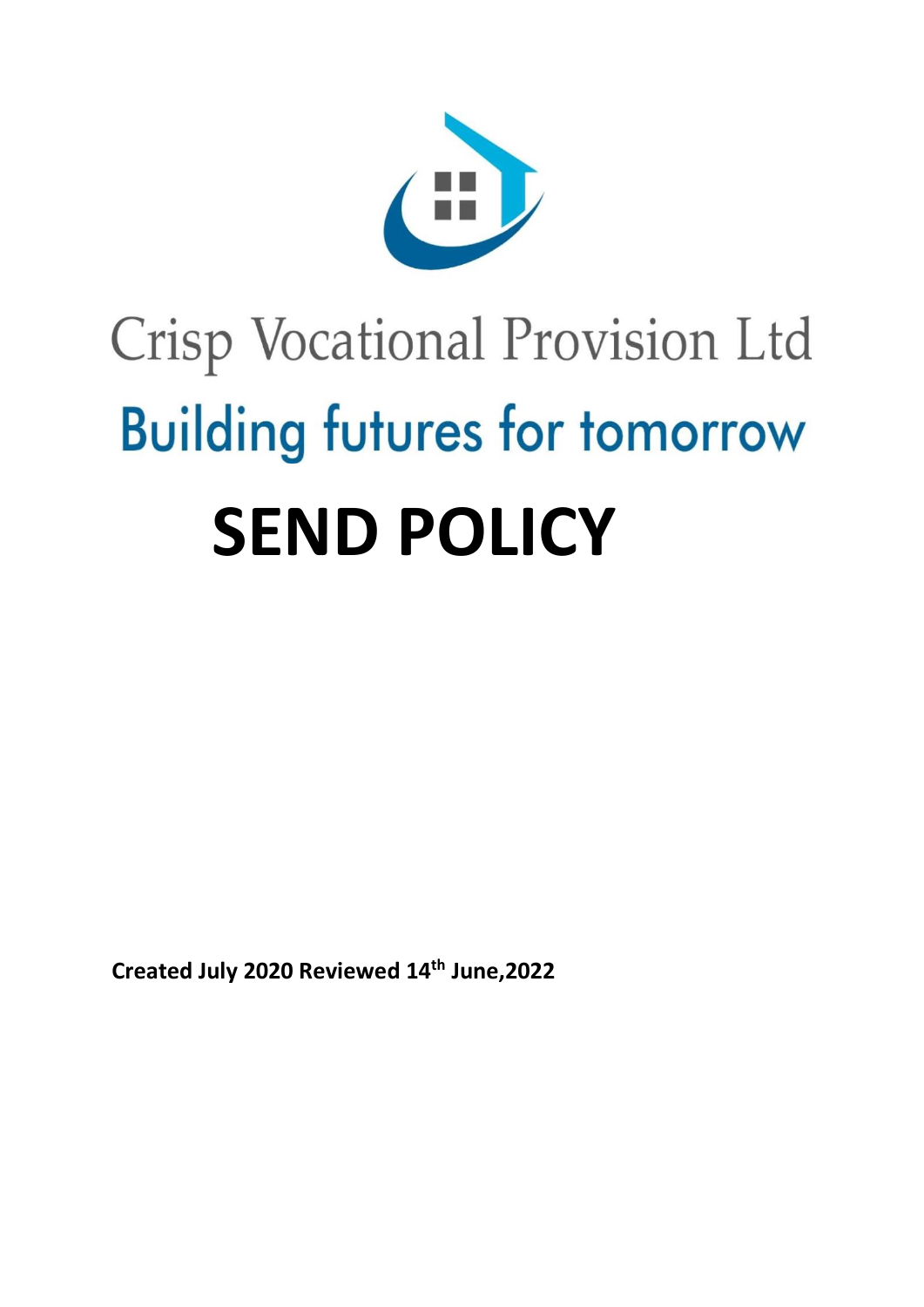# **SEND POLICY**

The SEND policy should be read in conjunction with CRISP Vocational Provision policies on Behaviour, Admissions, Equality and Safeguarding.

# **Definition of Special Educational Needs**

High quality teaching that is differentiated and personalised will meet the individual needs of the majority of students. Some students who have special educational needs require educational provision that is additional and different to this.

Definitions of special educational needs (SEND) taken from section 20 of the Children and Families Act 2015.

When a child or young person has special educational needs

(1) A child or young person has special educational needs if he or she has a learning difficulty or disability that calls for special educational provision to be made for him or her.

(2) A child of compulsory school age or a young person has a learning difficulty or disability if he or she: (a) has a significantly greater difficulty in learning than the majority of others of the same age, or (b) has a disability which prevents or hinders him or her from making use of facilities of a kind generally provided for others of the same age in mainstream schools.

(3) A child or young person does not have a learning difficulty or disability solely because the language (or form of language) in which he or she is or will be taught is different from a language (or form of language) which is or has been spoken at home.

# **Aims**

CRISP Vocational Provision values the contribution that every young person can make and embraces diversity of culture, religion and intellectual style. The school seeks to raise achievement, remove barriers to learning and increase physical and curricular access for all. All students are valued and respected as equal members of the school. As such, provision for young people with SEND needs is a matter for the school as a whole. All teachers are teachers of children with SEND.

Students have special needs if they need additional provision i.e. which is in addition to, or different from the general differentiated curriculum, in order to progress. They may have a greater difficulty with learning than the majority of students of the same age, or they may have a disability which hinders them from making use of the educational facilities generally provided for students of the same age. This includes students with:

- Cognition and Learning needs
- Communication and Interaction needs
- Sensory/ Physical needs
- Social Emotional and Mental Health needs Medical needs

Students will not be regarded as having a learning difficulty solely because they have an EAL background.

#### **OBJECTIVES**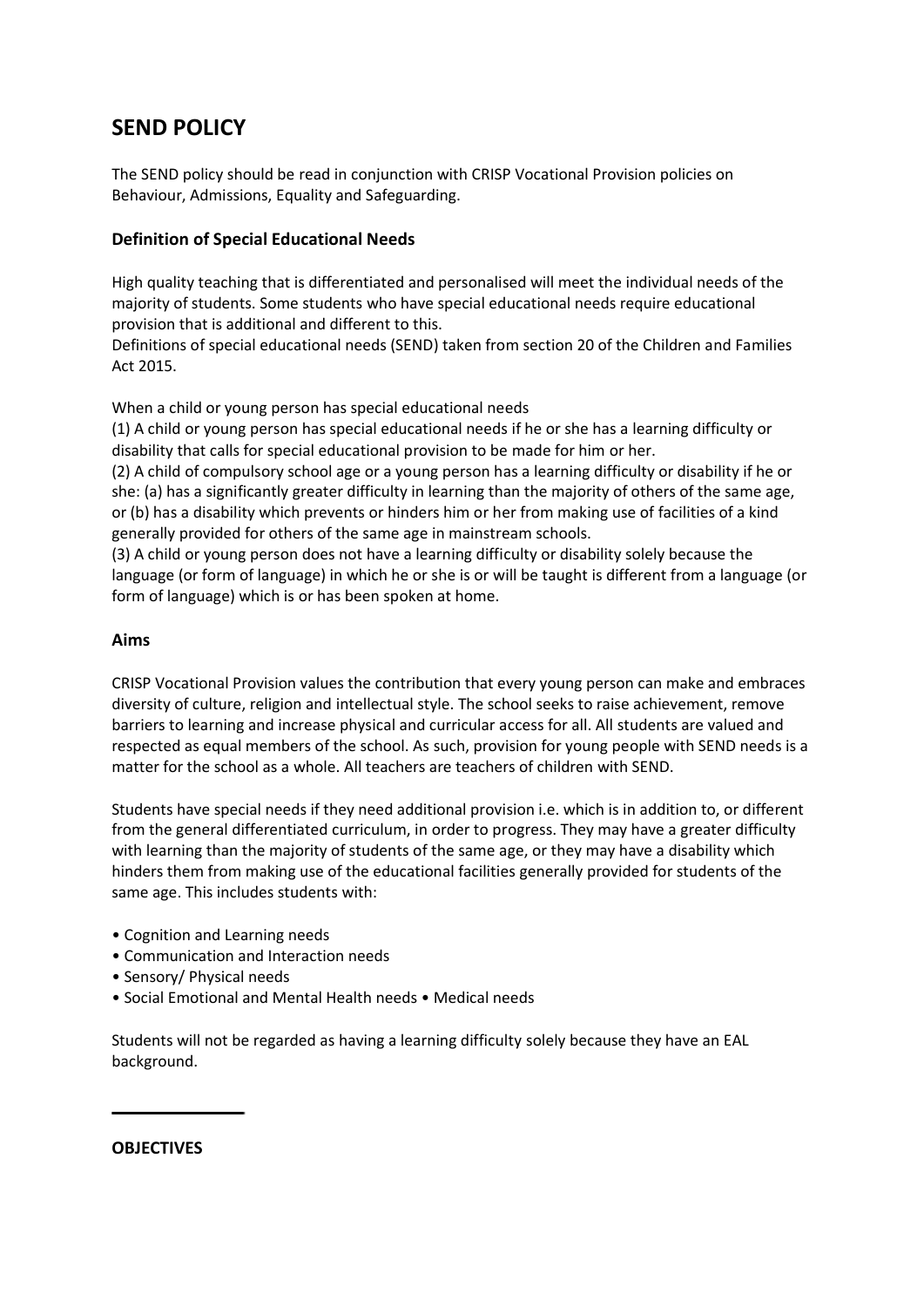- To provide a broad and balanced curriculum with access for all
- To enable students with SEND to maximise their achievements
- To ensure that the needs of students with SEND are identified, assessed, provided for and regularly reviewed
- To ensure that the needs of vulnerable students are identified, assessed, provided for and regularly reviewed
- To ensure that every department recognises its responsibility to meet the curriculum needs of every pupil
- To provide adequate and efficient support and resources for all pupils with SEND
- To work in partnership with parents to enable them to make an active contribution to the education of their child
- To take the views and wishes of the student into account

# **Special Educational Needs and Disabilities (SEND)**

All students with SEND or a disability should have access to a broad and balanced curriculum and should be fully integrated into the school. The vast majority are taught in mainstream classes, alongside their peers, by subject teachers and study the curriculum appropriate to their age. All staff are aware of their responsibilities with regard to teaching and planning. They aim to:

- Provide suitable learning challenges
- Meet the students' diverse learning needs
- Remove barriers to learning and assessment

There may be a small number of students for whom withdrawal from some part of the curriculum is beneficial. This may be to provide literacy /numeracy intervention. The school recognises that withdrawal can limit access to the curriculum and can sometimes have a negative impact and seeks to minimise this. Parents and students are fully involved in these decisions. Reasonable adaptions will be made to all policies and procedures in school to ensure that all students with SEND can access a broad and balanced curriculum.

# **Supporting Staff**

Subject teachers are responsible for matching their teaching and learning strategies to the needs and abilities of each individual. They use a range of strategies to develop the student's knowledge, understanding and skills. Appropriate materials are modified or support is provided to enable the students with SEND to access learning or assessment tasks.

The school and teachers regularly review issues relating to the students with SEND. This includes classroom organisation, teaching styles and methods, materials and tasks to determine how these could be improved. We are fully committed to supporting colleagues. We offer a range of services to staff with regard to managing students and assisting with both the academic and emotional wellbeing of students. The current system offers the following support for classroom teachers:

- Information and advice on individual students
- Information and guidance on appropriate teaching strategies
- Through TA allocation; in class support focussing on learning needs

#### **Communication and Information Sharing**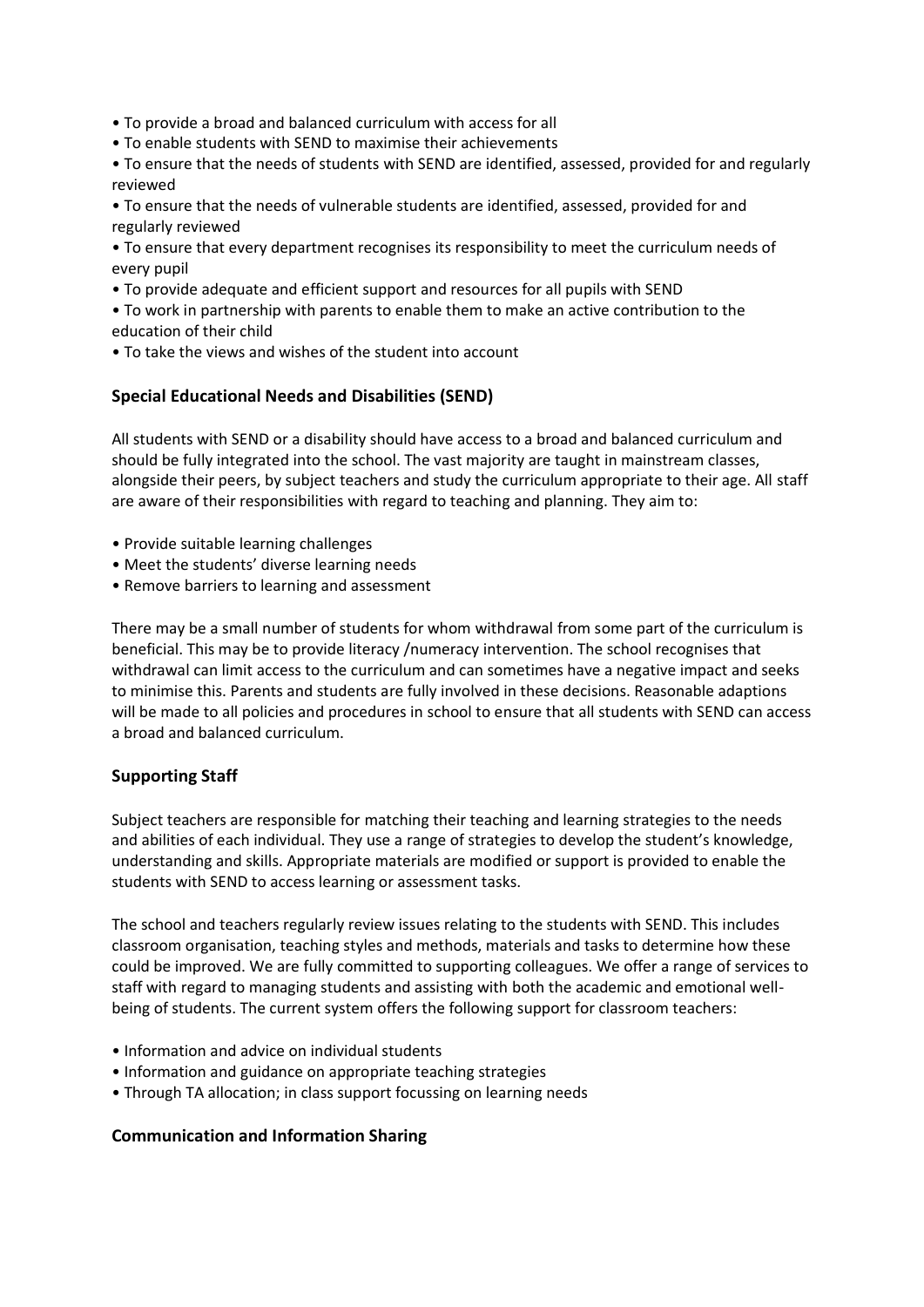We recognise and acknowledge that effective communication with staff underpins the success of our work. We welcome opinions, feedback and requests from all staff. We recognise and value the importance of working together to ensure that all students are able to achieve their potential and to raise achievement across the school. Via on-going consultation and feedback from staff we are able to respond to ever changing needs and situations.

#### • **Assessment Reports**

These are reports from external agencies

#### • **Meetings with Teachers**

These may be arranged to discuss and share information on individual students in order to establish successful strategies.

# • **Review documentation**

Review meetings take place with the parents/carers of high priority students for example those with statements, to discuss progress and/or concerns. Relevant information from these meetings will be distributed to all necessary parties.

# • **Information for Reviews**

Information is collated from all staff members who teach individual students, in order to report on the needs, progress and successful strategies employed by staff.

# **ROLES AND RESPONSIBILITIES**

# **Whole school responsibility for meeting the needs of students with SEND**

It is recognised that responsibility for meeting the additional needs of all students rests with the whole school.

#### **Subject teacher's are responsible for:**

- Advising on the allocation of a TA to classes within their curriculum areas
- Identifying needs re SEN within the department
- Monitoring the progress of SEND students taught within their subject areas and ensuring that appropriate intervention is in place

#### **TA's are responsible for:**

- Working in the classroom as directed by the subject teacher
- Knowing the specific needs and use the strategies for all SEND students they teach Keeping the subject teacher informed of progress and concerns

# **ALLOCATION OF RESOURCES**

The Head of Provision/Provision Manager is responsible for the allocation of SEND funding provided from the following sources:

- The school's allocation for all pupils
- Social factors (FSM)
- Statement funding

# **IDENTIFICATION**

**Identification of students with SEND results from:**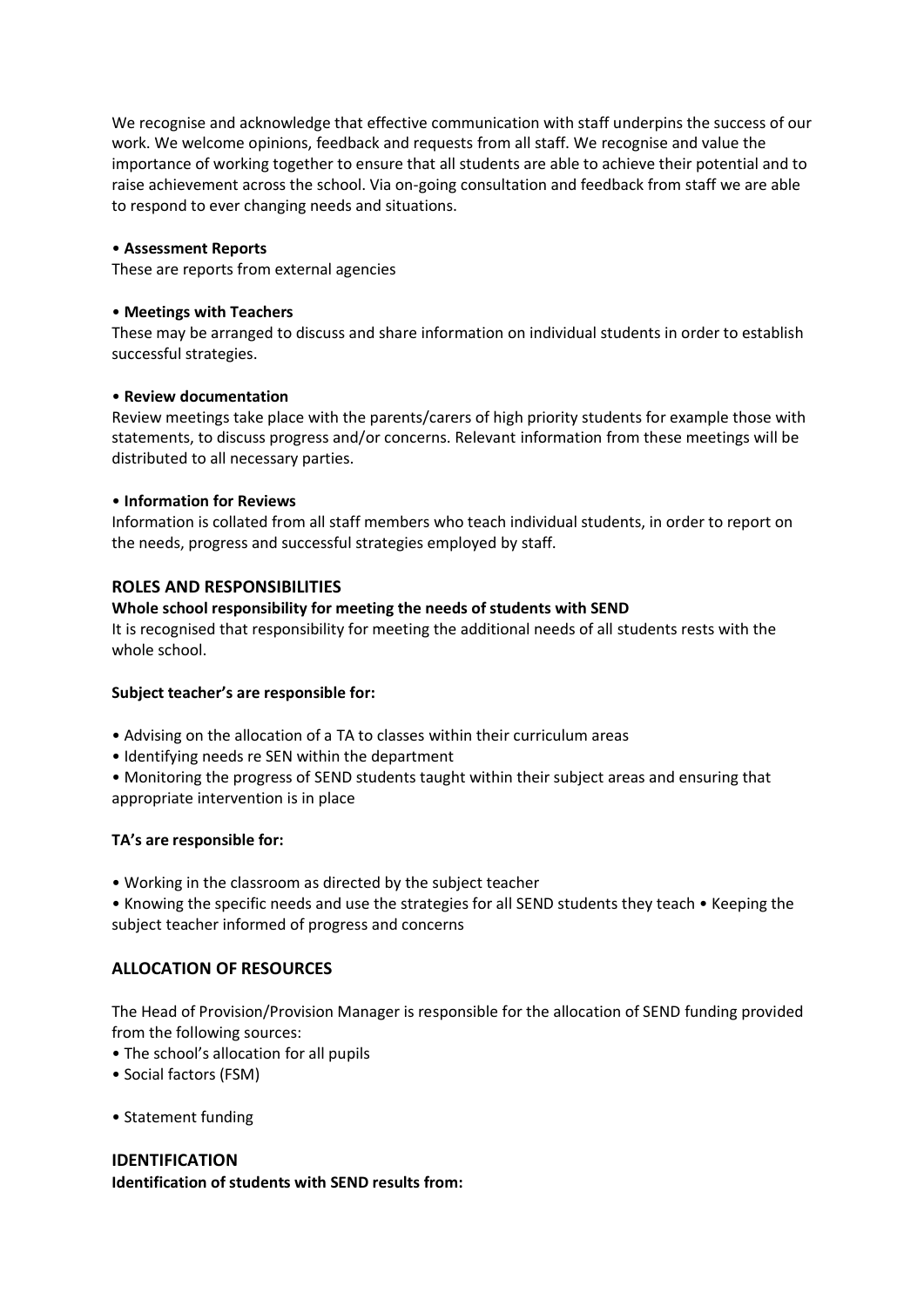- Information from either the primary or previous school Dyslexia Screening
- Teacher referrals
- Parent referrals
- Pupil self referrals
- Referral from an outside agency

Many pupils experience some difficulties with their learning, but have their needs met through appropriate differentiation within the classroom. These pupils would not be placed on the SEND register. However, where progress is not adequate, despite effective classroom teaching, and a student falls behind their peers, the school will take additional or different action to enable the student to learn more effectively. At this point, a student will be placed on the SEND register.

# **PROVISION**

#### **Wave 1 Provision**

High quality inclusive teaching in the classroom, clearly targeted at all students' needs and prior learning, is the basis of Wave 1 provision. Lesson planning and schemes of work are designed to move students from where they are to where they need to be.

A student might be identified as in need of additional assistance in class because they are already known to have a special educational need or they are not making expected progress.

The student may already be on the SEND register but other students can be identified for investigation by the class teacher if they begin experiencing difficulties with the curriculum. Either way it is the class teacher's responsibility to intervene in order to enable the student to make progress. Wave 1 intervention is delivered by the classroom teacher as part of their responsibility to ensure that all students in the class succeed. Intervention may be in the form of:

- Additional support from TA or support staff
- Differentiated materials and teaching strategies
- Different learning experiences
- Reward systems
- Learning targets
- Additional teacher time
- Class grouping / seating plan
- Home programmes of work
- Discussion with parent / carers on support at home

#### **Wave 2 Provision**

A student is identified as not making progress despite wave 1 intervention. There may be a lack of progress across several subject areas (core subjects). Alternatively, a student has a known special educational need which requires additional support. At this point, some discussion will be needed as to additional support the school can provide. Wave 1 provision will continue, plus there may be additional time limited tailored intervention/support which might include:

• Meeting with the student/parents to discuss concerns and strategies to support learning • Meeting with teachers to discuss strategies and support

- Advice to teachers on appropriate teaching and learning strategies
- In class support from TA
- Modification of timetable

• Liaison with or referral to external specialists for further advice • Collating information and recommended strategies for teachers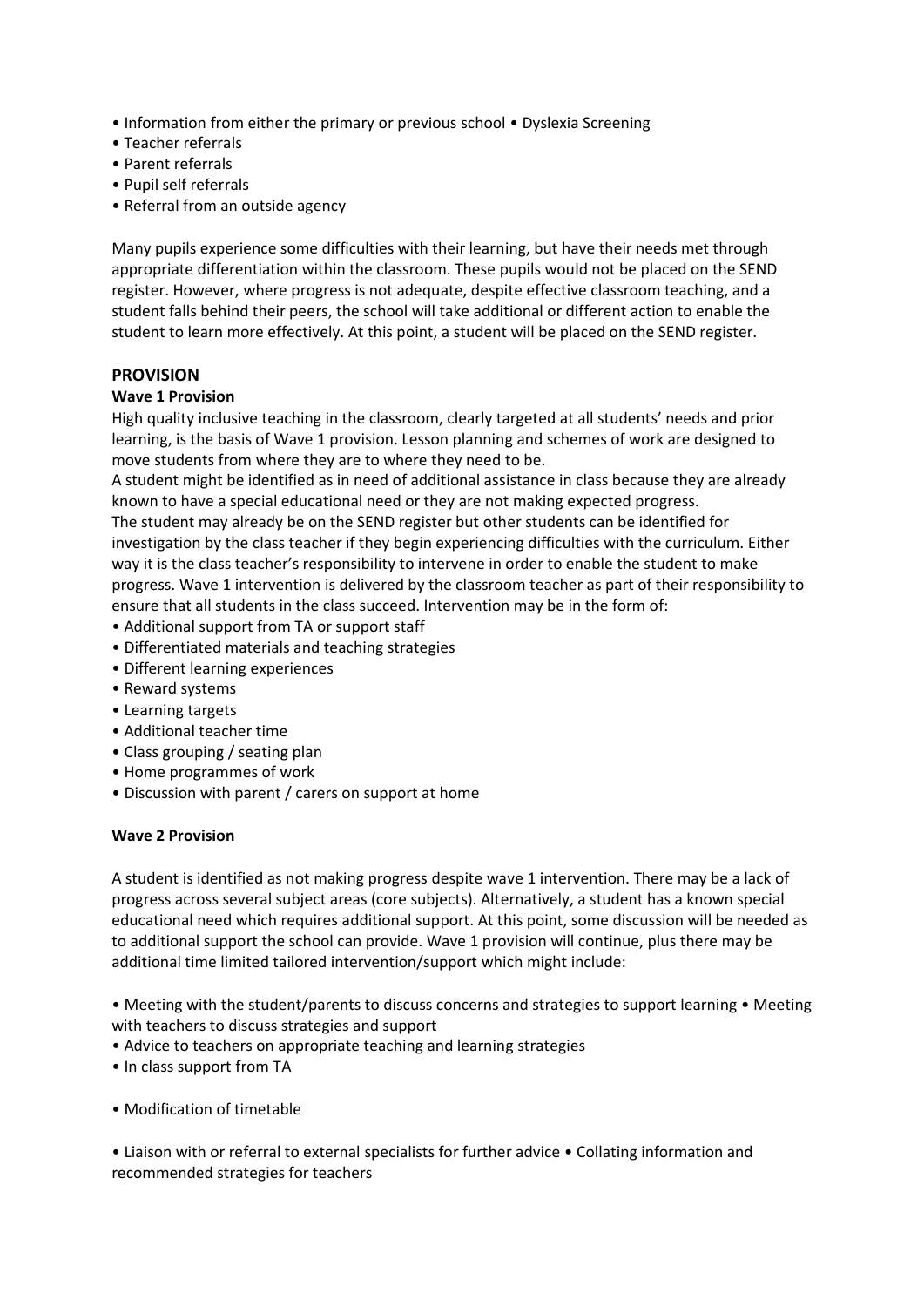#### **Wave 3 provision**

Certain students with significant learning difficulties may require further, personalised intervention. Provision at Wave 1 and 2 will continue but in addition there will be an increasingly individualised programme, which may include:

- Collating and updating information and recommended strategies
- Advising class room teachers and TAs of these strategies
- Referral to external agencies for diagnostic assessment and work with an individual
- Review of the interventions available and actively exploring new ways of supporting students Meeting with the student/parents to discuss concerns and strategies to support learning
- Small group work or one to one intervention out of a lesson
- Alternative curriculum

Some students may already have a Statement of SEND or EHCP detailing the additional support that they require. Annual reviews are held relating to these students. These involve parents, students, teachers and identified agencies, in a review of learning needs and teaching provision. The outcome of the review will be to consolidate targets, arrange new targets and ensure resources are deployed appropriately.

# **REVIEWING, MONITORING AND EVALUATING THE SUCCESS OF THE EDUCATION PROVIDED FOR SEND STUDENTS**

The school, is committed to regular and systematic evaluation of the effectiveness of its work. The school recognises that it needs to employ a series of methods to gather data for analysis including:

- Regular observations– evidence of differentiated teaching methods/programmes of study
- Analysis of the attainment and achievement of different groups of students with SEND
- Post 16 destinations of young people with SEND
- Scrutiny of teacher's planning and student's work
- The views of parents and the students
- Maintenance of assessment records numeracy, reading and spelling ages etc that indicate progress over time for students involved in small group / individual intervention
- Assessment levels
- Reviews of the progress of SEND students
- Annual reporting on successes and identifying aspects for future improvement
- Monitoring the number of students requiring lower levels of support movement on the SEND Register
- Monitoring procedures for identification and assessment of and provision for students with SEND

# **ARRANGEMENTS FOR DEALING WITH COMPLAINTS FROM PARENTS**

Complaints about provision in relation to individual students or about provision in general, should be referred to the Provision Manger, in the first instance. If there is a failure to reach an agreed way forward, the complaint will be referred to the Head of Provision.

# **ARRANGEMENTS FOR IN-SERVICE TRAINING**

- Training for TAs and non-teaching staff
- In school sessions –training for teachers and support staff on the different categories of SEND/strategies
- Delivering induction programme for newly qualified staff and staff new to the school